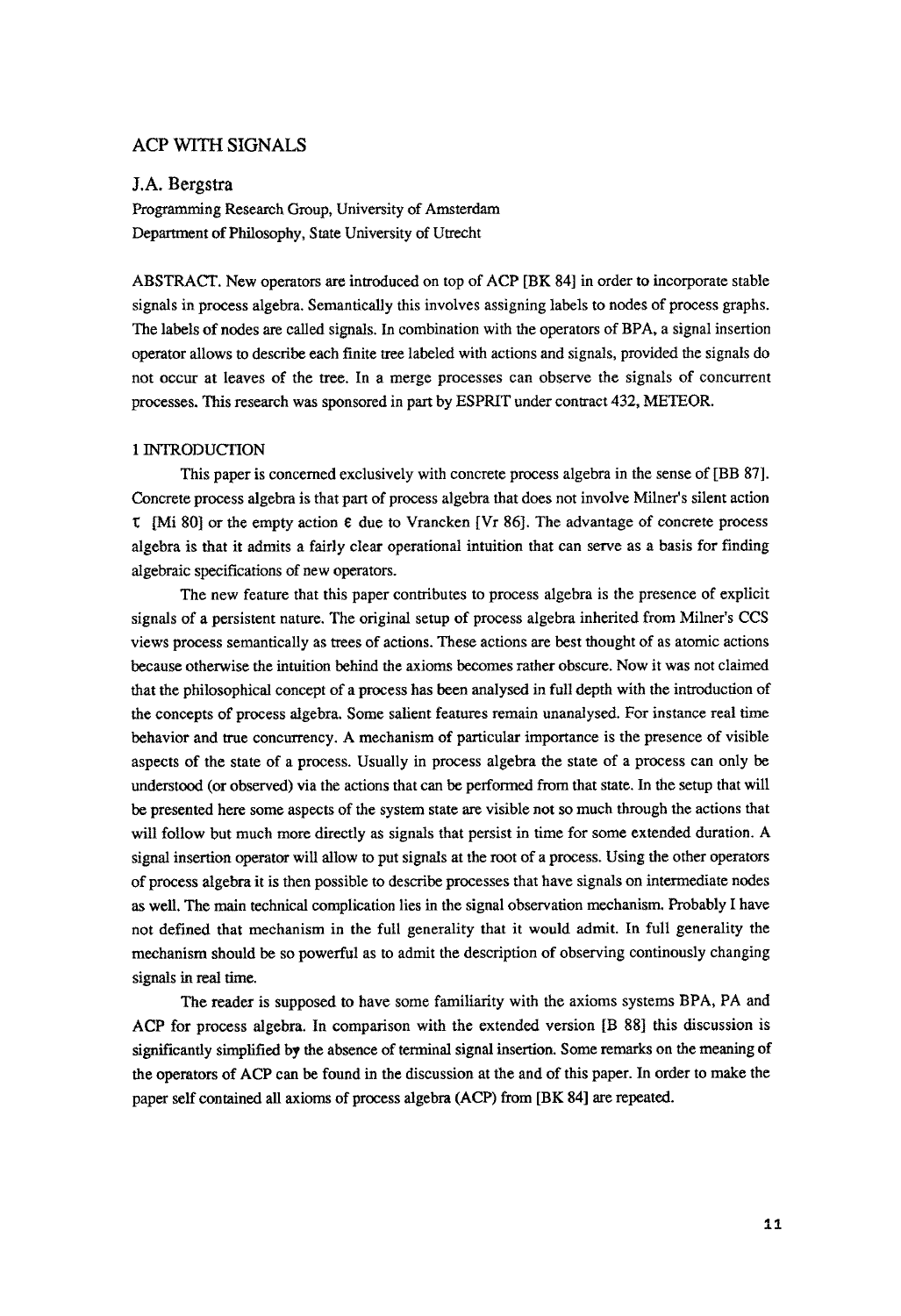# 2 ADDING SIGNALS TO BASIC PROCESS ALGEBRA

The reader is supposed to have some familiarity wih the axioms of BPA. See the discusion for some comments on the meaning of the operators. The core system  $BPA<sub>5</sub>$  (basic process algebra with  $\delta$ ) has the following axioms.

A1  $x + y = y + x$ A2  $(x + y) + z = x + (y + z)$  $A3$   $x + x = x$ A4  $(x + y) \cdot z = x \cdot z + y \cdot z$ A5  $(x \cdot y) \cdot z = x \cdot (y \cdot z)$  $A6$   $X + 8 = X$  $A7$   $8 \cdot x = 8$ 

Four new operators and many new axioms will be presented. The first step is to add a finite new sort S of signals equipped with the binary operator & that describes signal combination and with a constant  $\emptyset$  denoting the empty signal. Besides the combination operator there is a need for a filtering or intersection operator  $\Pi$ . ATS is the small collection of axioms for signal algebra. It explains that  $\&$  has the algebraic properties of set union and that  $\Pi$  corresponds to set intersection. Indeed the standard interpretation for signal algebra involves a finite set ATS of atomic signals and takes S to be the power set of ATS, identifying atomic signals with the corresponding singleton sets. The axioms of ATS are as follows:

| $ATS1$ $U & V = V & U$                           | ATS2 $(u & v) & w = u & (v & w)$                                                           |
|--------------------------------------------------|--------------------------------------------------------------------------------------------|
| $ATS3$ $U8U = U$                                 | $ATS4$ u & $\emptyset$ = u                                                                 |
| ATS5 unv=vnu                                     | $ATS6$ $\cup$ $\sqcap$ $(\vee$ $\sqcap$ $\vee)$ = $(\cup$ $\sqcap$ $\vee)$ $\sqcap$ $\vee$ |
| ATS7 unu=u                                       | ATS8 unØ=Ø                                                                                 |
| $ATS9$ u & $(v \cap w) = (u \& v) \cap (u \& w)$ |                                                                                            |
| $ATS10$ u n (v & w) = (u n v) & (u n w)          |                                                                                            |

The principal new operator to be introduced here is the root signal insertion operator denoted with [.,.], The intuition behind this operator is that it assigns labels (signals) to the states of processes. Root signal insertion places a signal at the root node of a process.

Whereas in process algebra one usually confines oneself to labeling the transitions and perhaps to some labeling of the nodes that is directly related to the mechanism of transition labeling, here it is intended to have labelings of states of processes withe the same status as the labelings of the state transitions by means of atomic actions. With some effort it turns out that an algebraic specification of the resulting notion of processes can be given that indeed constitutes a conservative enrichment of ACP (at least regarding identities between finite closed process expressions). The following equations are added to BPA thus obtaining BPAS (BPA with signals).

RS1 [u, x]  $\cdot$  y = [u, x  $\cdot$  y] RS2  $[u, x] + y = [u, x + y]$ RS3  $[u, [v, x]] = [u & v, x]$ RS4  $[\emptyset, x] = x$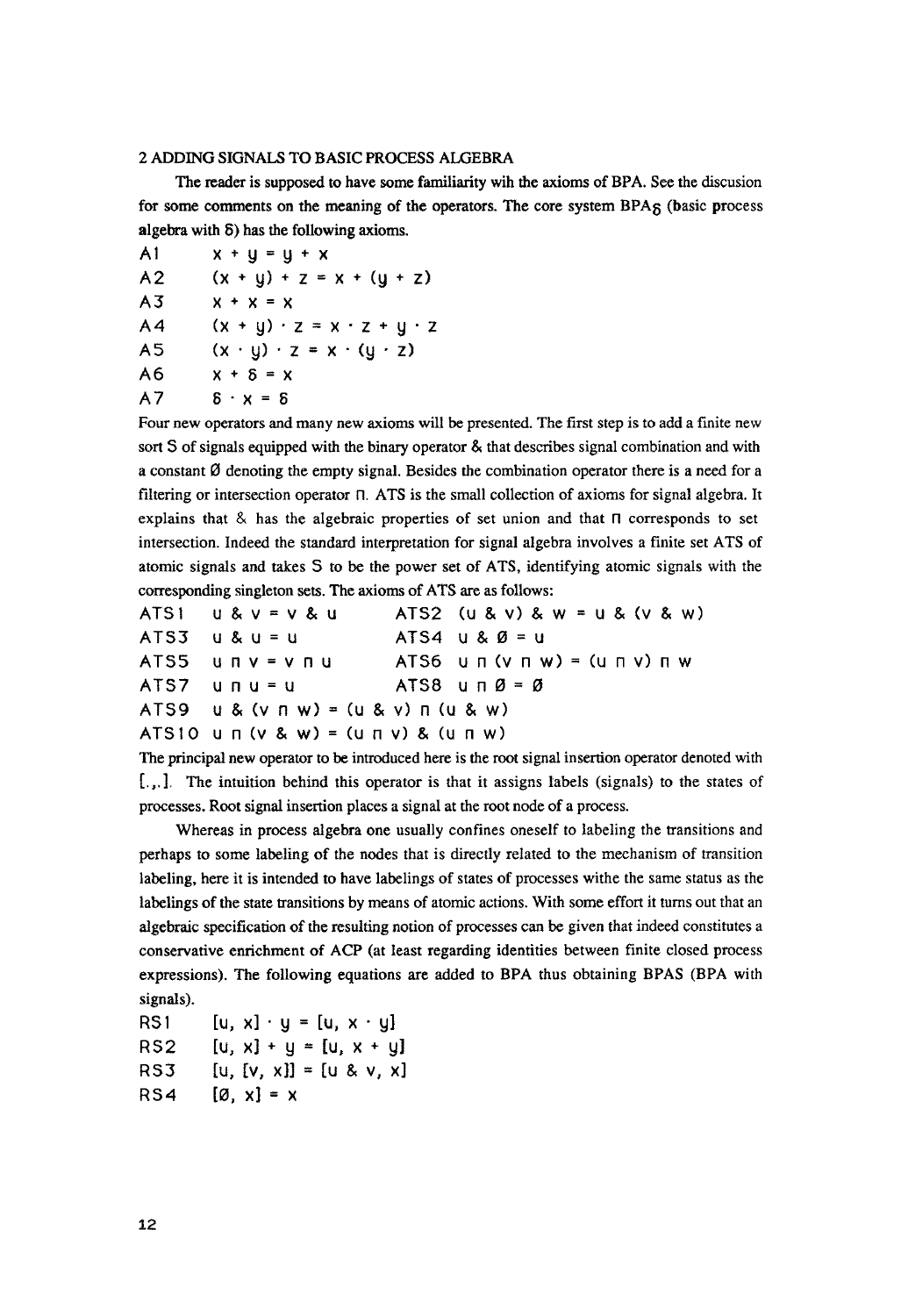The first axioms expresses the fact that the root of a sequential product is the root of its first component. Axiom RS2 can be given in a more symmetric form as follows:

 $[U, x] + [V, y] = [U & V, x + y]$ . This equation depends on the fact that the roots of two processes in an alternative composition are identified. Therefore signals must be combined. The third axiom expresses the fact that there is no sequential order in the presentation of signals. Of course one might image that a sequential ordering on signals is introduced, but preliminary investigations of this matter have shown that the introduction of sequential ordering is far from obvious. The combination of the signals is taking 'both' of them whereas  $X + y$  has to choose between X and Y.

An interesting identity that follows with the presence of  $\delta$  is :  $[U, X] = [U, \delta] + X$ . This equation is indeed very useful for writing efficient process specifications mainly because it allows to a large extent to work with process algebra expressions that are not cluttered with signal insertions.

EXAMPLES. (i) A traffic light that changes color from green via yellow to red and back to green. As names for the traffic lights one may simply use the natural numbers. For the traffic light with number n, the signals are then  $green(n)$ ,  $yellow(n)$  and  $red(n)$ , the only action is change(n).

TL(n) = [green(n), change(n)]  $\cdot$  [yellow(n), change(n)]  $\cdot$  $[red(n), change(n)] \cdot TL(n)$ 

(ii) An electric lamp with power switch. In the equations the names for signals and actions speak for themselves. I will assume that the lamp is indexed by a name  $n$  from NAMES = {halll,hall2, hall3, kitchenl, kitchen2, livingl, livlng2, llvlng3, staircase, garage, cellar}. The lamp is parametrised by two additional parameters: L(n, x, y),  $x \in SWITCH = \{on, off\}$ ,  $y \in STATUS = \{defect,$ functioning}. The function SW permutes the elements of SWITCH and the actions  $\text{switch}(n)$  correspond to switching lamp n. For each  $n \in \text{NAMES}$  there are two signals:  $1$ ight(n) and dark(n). Together these signals constitute the atomic signals and the signals in the sense of signal algebra are just the finite subsets of this collection. It must be noticed however that the combined signal light(n) & dark(n) will not occur in any process in the intended interpretation. The function F: NAMES  $x$  SWITCH  $x$  STATUS  $\rightarrow$  SIGNALS is defined as follows:

F(n,x,y) = if x = on <u>and</u> y = correct <u>then</u> light(n) <u>else</u> dark(n) <u>fi</u> Recursion equations for the behavior of the lamp with name n are then as follows.

L(n, x, functioning) =  $[F(n, x, functioning), \delta]$  + switch(n) • L(n,sw(x), functioning) +  $defect(n) \cdot L(n, x, defect) +$ get\_new\_lamp(n) - L(n, x, functioning)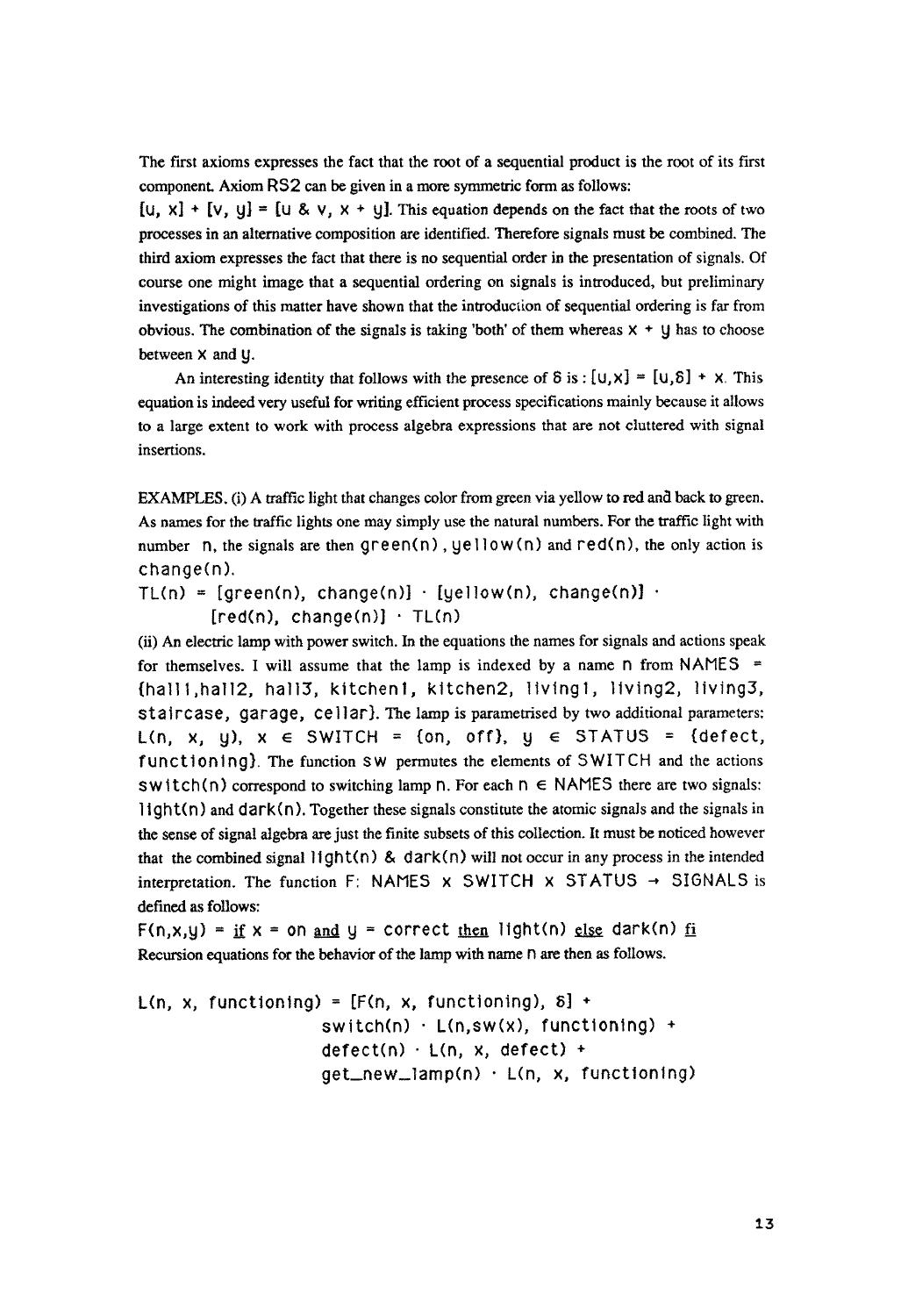```
L(n, x, defect) = [F(n, x, \text{defect}), 8] +
                      switch(n) \cdot L(n,sw(x), defect) +
                      get_new_lamp(n) • L(n, x, correct)
```
# 3 SIGNALS AND MERGE

We can extend the axioms to PAS-, including the free merge (without communication), the left merge with the usual axioms and adding axioms that handle the interaction between the signal insertion operators and the left merge. The superscript - indicates that there is no feature present that allows the observation of signals, addition of that feature is the subject of sction 4. (Of course the introduction to ACP will require a modification of the merge expansion axiom by adding an additional term for the communication merge, this will be described in section 5.)

| M1   | $x \parallel y = x \parallel y + y \parallel x$     |
|------|-----------------------------------------------------|
| M2   | $a \parallel x = a \cdot x$                         |
| M3   | $(a \cdot x) \parallel y = a \cdot (x \parallel y)$ |
| M4   | $(x + y) \perp z = x \perp z + y \perp z$           |
| MSI5 | [u, x] $\mathbb{L}$ y = [u, x $\mathbb{L}$ y]       |

EXAMPLE. This example refers to the previous example that introduced a collection of lamps in a private house. The simultaneous behavior of the collection of lamps in the living is appropriately described by  $L(living) = L(living1) \parallel L(living2) \parallel L(living(3)$ For the kitchen one obtains:  $L($ kitchen) =  $L($ kitchen1) ||  $L($ kitchen2). For the hall we have  $L(hall) = L(hall1) \parallel L(hall2)$ Composing these one obtains:  $L($ living/kitchen/hall) =  $L(kitchen) \parallel L(living) \parallel L(hall).$ 

## SIGNALS AND SYNCHRONOUS COMMUNICATION

The axioms system ACPS- describes the addition of signals to processes with synchronous communication as modeled by ACP. The superscript  $\cdot$  indicates that there is no communication by means of observation of signals. Addition of that feature will involve the addition of two more summands to the merge expansion axiom. The remaining axioms of ACPS<sup>-</sup> can now be added without leading to any inconsistency, but it is necessary to add some equations that describe the interaction of left merge and communication merge and the node labels. The axioms CM1-4 replace the axioms M1-4.

| C1  | $a \mid b = b \mid a$                                           |
|-----|-----------------------------------------------------------------|
| C2  | $(a   b)   c = a   (b   c)$                                     |
| C3  | $a \mid \delta = \delta$                                        |
| CM1 | $x \parallel y = x \parallel y + y \parallel x + x \parallel y$ |
| CM2 | $a \parallel x = a \cdot x$                                     |
| смз | $(a \cdot x) \parallel y = a \cdot (x \parallel y)$             |
| CM4 | $(x + y) \perp z = (x \perp z) + (y \perp z)$                   |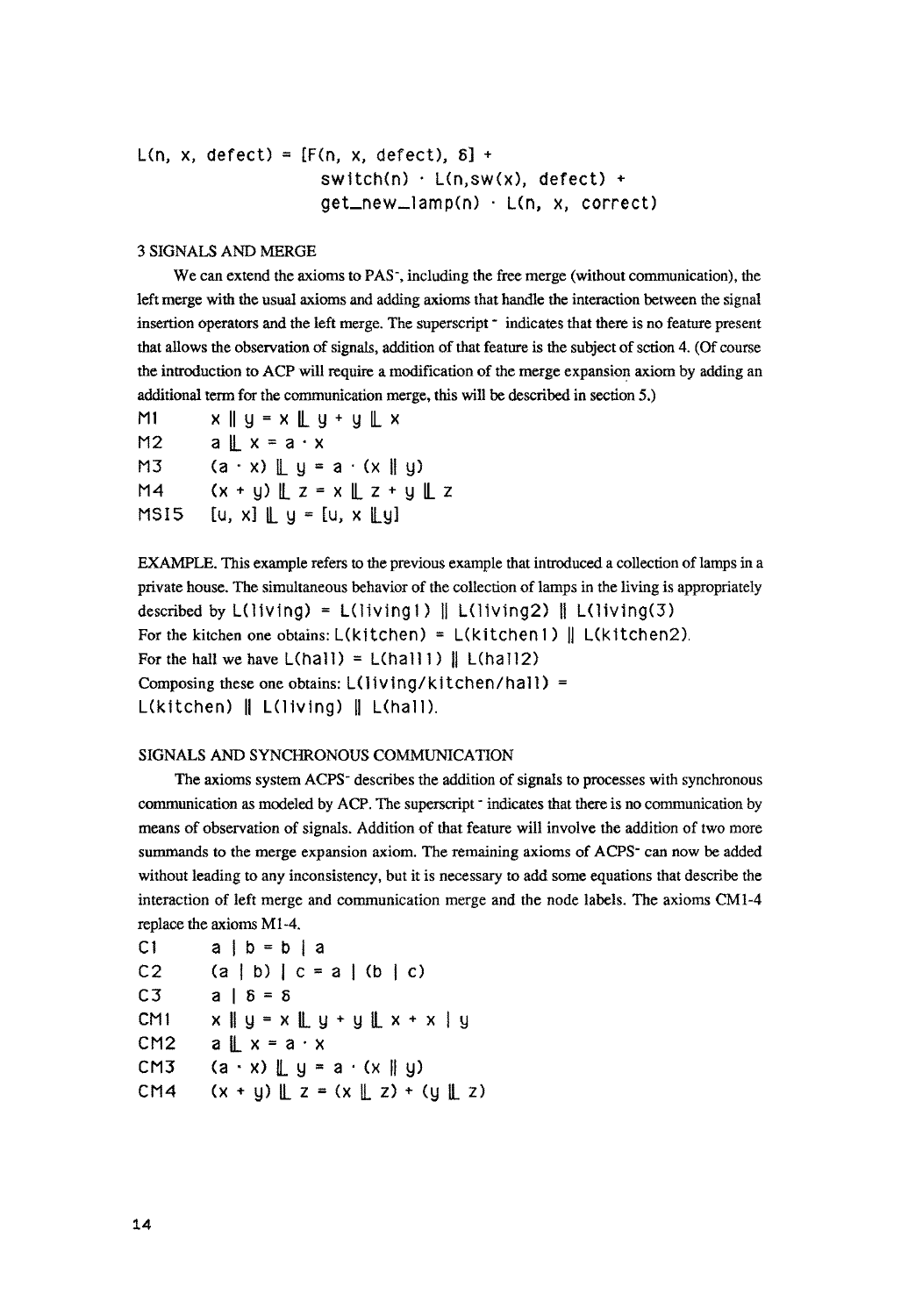| MSI 1           | $[u, x]$ $[$ $[$ $]$ $[$ $]$ $[$ $[$ $]$ $[$ $[$ $]$ $[$ $[$ $]$ $[$ $[$ $]$ $[$ $[$ $]$ $[$ $[$ $]$ $[$ $[$ $]$ $[$ $[$ $]$ $[$ $[$ $]$ $[$ $[$ $]$ $[$ $[$ $]$ $[$ $[$ $]$ $[$ $[$ $]$ $[$ $[$ $]$ $[$ $[$ $]$ $[$ $[$ $]$ $[$ |                 |
|-----------------|----------------------------------------------------------------------------------------------------------------------------------------------------------------------------------------------------------------------------------|-----------------|
| CM <sub>5</sub> | $a \mid (b \cdot x) = (a \mid b) \cdot x$                                                                                                                                                                                        |                 |
| CM <sub>6</sub> | $(a \cdot x)$   b = $(a \mid b) \cdot x$                                                                                                                                                                                         |                 |
| CM7             | $(a \cdot x) (b \cdot y) = (a \mid b) \cdot (x \mid y)$                                                                                                                                                                          |                 |
| CM8             | $(x + y)$   z = $(x   z) + (y   z)$                                                                                                                                                                                              |                 |
| CM9             | $x \mid (y + z) = (x \mid y) + (x \mid z)$                                                                                                                                                                                       |                 |
| MSI3            | [u, x]   y = [u, x   y]                                                                                                                                                                                                          |                 |
| MSI4            | $x \mid [u, y] = [u, x \mid y]$                                                                                                                                                                                                  |                 |
| D1              | $\partial_{\mu}(a) = a$                                                                                                                                                                                                          | if a $\notin$ H |
| D2              | $\partial_{\mu}(a) = \delta$                                                                                                                                                                                                     | if $a \in H$    |
| D3              | $\partial_H(x + y) = \partial_H(x) + \partial_H(y)$                                                                                                                                                                              |                 |
| D4              | $\partial_H(x + y) = \partial_H(x) + \partial_H(y)$                                                                                                                                                                              |                 |
| DSI 1           | $a_n([u,x]) = [u, a_n(x)]$                                                                                                                                                                                                       |                 |

#### 4 PROCESSES WITH MERGE AND SIGNAL OBSERVATION

In this section an observation mechanism is added to the features available in process algebra. In order to simplify the discussion, the communication mechanism is first left out in order to be added in section 5. It is assumed that some actions a are able to read the signals of processes that are put in parallel with the process executing a. To this end a subset OBS(A) of the atomic actions is introduced. This set contains the actions that allow non-trivial observations. The reduction of PAS as a special case of PAS- is found by taking OBS(A) empty. The deadlock constant is never in OBS(A). Moreover a signal observation function is introduced which takes two arguments, an action and a signal and it will return a finite sum of actions. Thus with A the collection of atomic actions including OBS(A), FS(A) is the collection of finite sums of actions in A. Now signal observation is a mapping of type A x  $SIG \rightarrow FS(A)$ .

I will assume that the boolean algebra of signals is prime. So every signal is the composition of finitely many indecomposable signals. The inspection of a signal will check whether or not some atomic signal is contained in it. Plausible axioms for the signal observation function (./.) are the following:

| 01 | $a \vee \emptyset = a$            | if $a \in \text{OBS}(A)$ |
|----|-----------------------------------|--------------------------|
| 02 | $a / u = 5$                       | if $a \notin OBS(A)$     |
| 03 | $a / (u & v) = (a / u) + (a / v)$ |                          |
| 04 | $(a / u) / v = a / (u & v)$       |                          |

Notice that axiom 01 is necessary in view of axiom 04, which in turn plays an essential role to ensure associativity of the merge. Notice that axiom 03 is incompatible with the option to have one single action a that observes several signals simultaneously. I have incorporated 03 for two reasons. It simplifies matters, and I did not find any natural examples that need the synchronous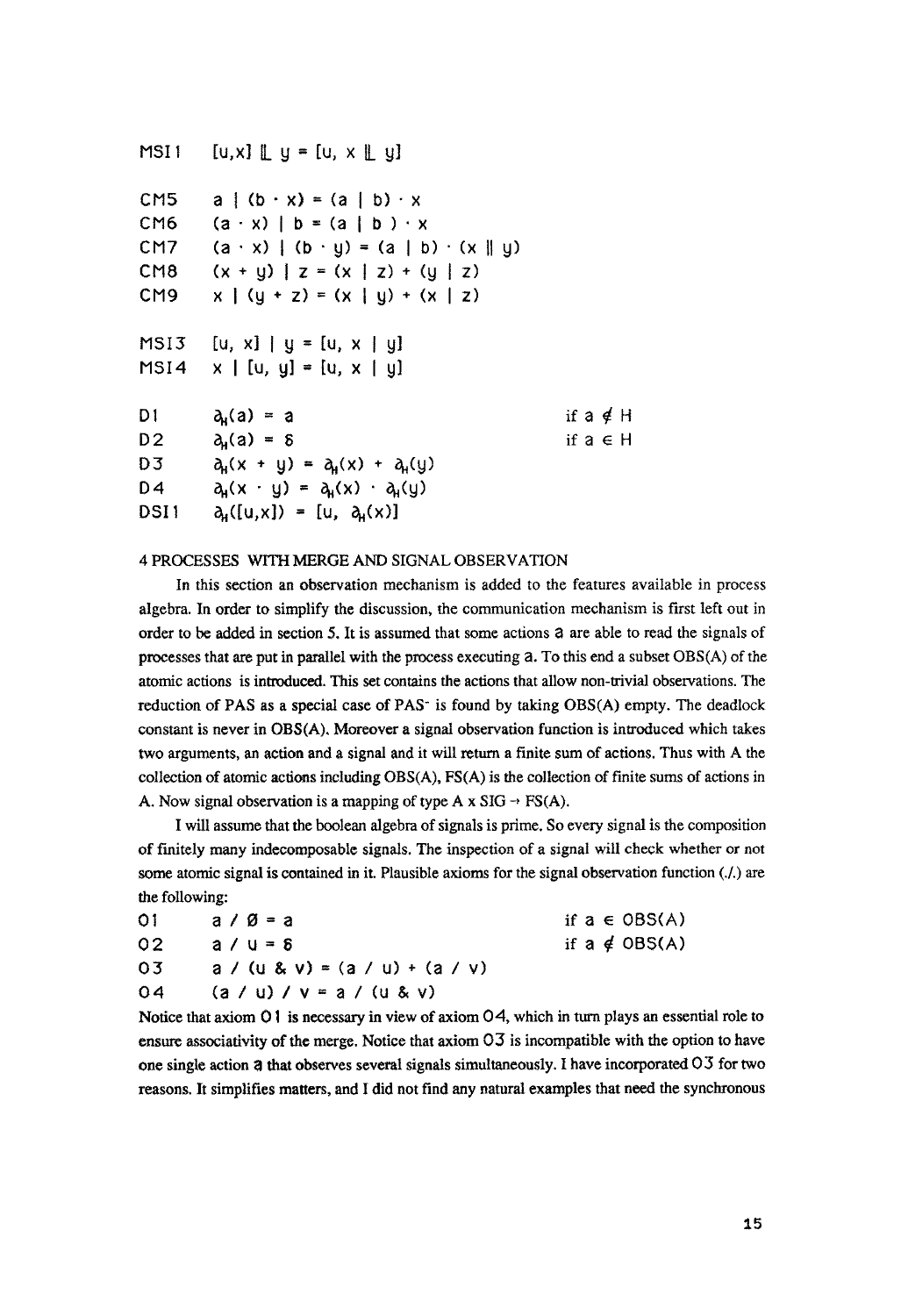observation of multiple signals. Multiple observations are possible if one leaves out this axiom. Equipped with the signal observation function on atomic actions and signals it is possible to define the result of the observation function on processes with non-trivial (root) signals. The intuitive meaning of  $\times$  / U is a process that behaves like  $\times$  be it that the first action of  $\times$  is viewed as an observation on the signal U.

06  $(x + y) / u = (x / u) + (y / u)$ 

07  $(x \cdot y) / u = (x / u) \cdot y$ 

08 [u, x] / v = [u, x / v]

og <x, u> / v = <x / v, u>

# THE ROOT SIGNAL OPERATOR

It is useful to extend the system with an operator S which determines the root signal of a process. If  $S(x)$  is  $\emptyset$  we say that X has a trivial root signal.

| S1             | $S(a) = \emptyset$         |
|----------------|----------------------------|
| S <sub>2</sub> | $S(x + y) = S(x)$ & $S(y)$ |
| S3             | $S(x \cdot y) = S(x)$      |
| S <sub>4</sub> | $S([u, x]) = u & S(x)$     |

### PAS: SIGNAL OBSERVATION AND FREE MERGE

Two new summands must be added to the merge expansion equation in order  $\therefore$  obtain the recursion equation for a merge operator that takes signal observation into account as well. This completes the description of the axiom system PAS.

 $OM \times \text{I} \cup \text{I} \times \text{I} \cup \text{I} \times \text{I} \times \text{I} \times \text{I} \times \text{I} \times \text{I} \times \text{I} \times \text{I} \times \text{I} \times \text{I} \times \text{I} \times \text{I} \times \text{I} \times \text{I} \times \text{I} \times \text{I} \times \text{I} \times \text{I} \times \text{I} \times \text{I} \times \text{I} \times \text{I} \times \text{I} \times \text{I} \times \text{I} \times \text{I} \times \text{I} \times \text{I} \times$ In order to support the intuition for the observation mechanism I will now describe a model for the algebra of signals and the effect of the observation function connected to it.

The model takes a finite set Z of atomic signals as point of departure, Z and Z' range over  $\overline{z}$ . SIG( $\overline{z}$ ), the set of signals over  $\overline{z}$  is the power-set of  $\overline{z}$ . The observation actions all have the form  $test(z)$  with  $z$  an element of  $Z$ . These actions represent the intention to observe a signal Z. There is a special observation action yes which is the result (confirmation) of a succesful observation. The signal observation function then works as follows.

test(z) /  $V = if z \in V$  then yes else test(z) fi.

yes  $/ V = y$ es

One easily verifies the validity of all axioms in this case, for instance

(test(z) / {z, z'}) / {z} = yes / {z} = yes and

test(z) / ( $\{z, z'\}$  &  $\{z\}$ ) = test(z) /  $\{z, z'\}$  = yes.

In connection with this observation function one will use a form of encapsulation which shields offall observations except yes, In this way seen from outside the encapsulation only succesful observations are present.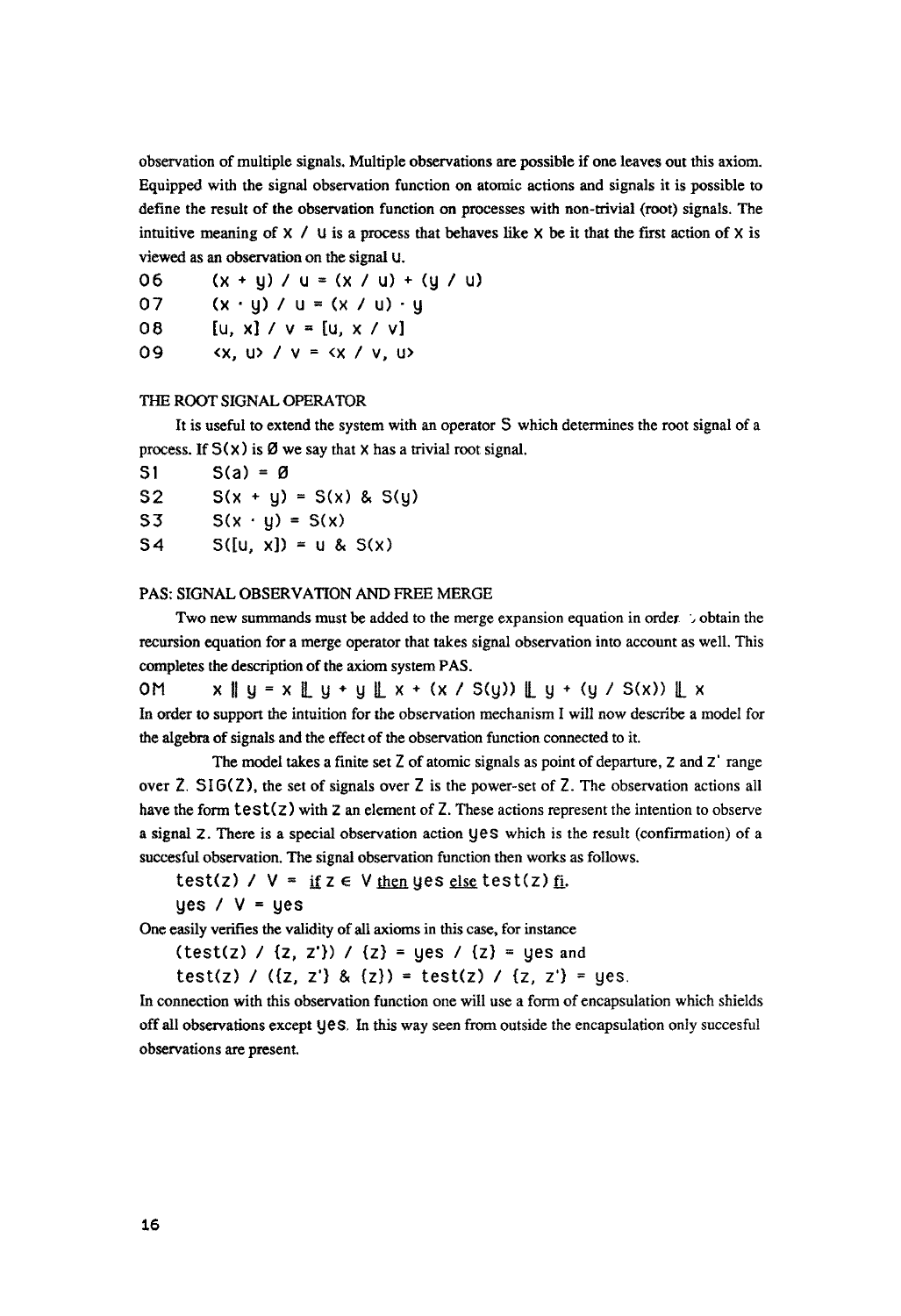## 5 ACPS: SYNCHRONOUS COMMUNICATION AND OBSERVATION

Now I will combine the above specifications of ACPS- and PAS to obtain ACPS (ACP with signals and signal observation) by adding the two expansion axioms for the merge. The purpose of the following equations is to ensure that all operators except  $+$ ,  $\cdot$ ,  $[.,.]$  and  $\langle .,.\rangle$  can be eliminated from finite process expressions by means of left to right term rewriting. Notice that the original case of ACP can be viewed similarly with the understanding that all operators except + and  $\cdot$  can be eliminated in that case.

Besides taking the axioms for ACPS" and PAS together while taking the sum of their merge expansion axioms, only one axiom for the communication function is needed; this axiom says that observations will not be involved in any non-trivial communications.

 $05 \qquad a \mid b = 8 \qquad \text{if } a \in \text{OBS}(A)$ 

The new expansion axiom for merge is then as follows:

0CM  $x \parallel y = x \perp y + y \perp x + x \mid y + (x / S(y)) \perp y + (y / S(x)) \perp x$ If the signal observation function yields  $\delta$  for every atomic action, the sub-expressions  $\times$  /  $S(y)$  and y /  $S(x)$  vanish (become equal to  $\delta$ ) and the interaction between processes works exactly as in ACP. ACP is therefore the special case of ACPS if the signal observation function vanishes everywhere. Similarly PA is the special case of ACP if the communication function vanishes everywhere. Obviously there is a situation where the communication function vanishes everywhere but the signal observation function may assume non-trivial values. In such cases one may omit the communication merge.

EXAMPLE. In this example I will elaborate once more on the example of the person in a house with various. The point here is that the person may want to inspect whether or not a light that was switched on indeed functions correctly. If not s/he will replace the bulb by a new one. The actions that must be introduced here are inspections of the signals of the various lamps. Recall that the signals are in this case just finite sets of atomic signals of the form  $l$  ight(n) and dark(n).

test(light(n)) /  $u = yes$  if light(n)  $\in u$ 

test(dark(n)) /  $u = yes$  if dark(n)  $\in u$ .

The action  $psW1tch(n)$  can now be replaced, whenever it is assumed to switch the lamp on, by a more involved non-atomic process as follows:

pswitch(n) • (test(light(n)) +

test(dark(n)) • put\_new\_lamp(n))

Of course the communication function has to be extended. In particular one needs a communication for the new lamp actions, for instance:

put\_new\_lamp(n) I get\_new-lamp(n) = new\_lamp(n) Here is process that describes a person entering the house and focussed on repairing broken lights  $person = enter\_front\_door + pswitch(hall1)$ .

(test(llght(halll)) +  $test(dark(hail1)) \cdot put_new_lamp(hail1)) \cdot$ 

enter\_living  $\cdot$  (pswitch(livingl) || pswitch(living2))  $\cdot$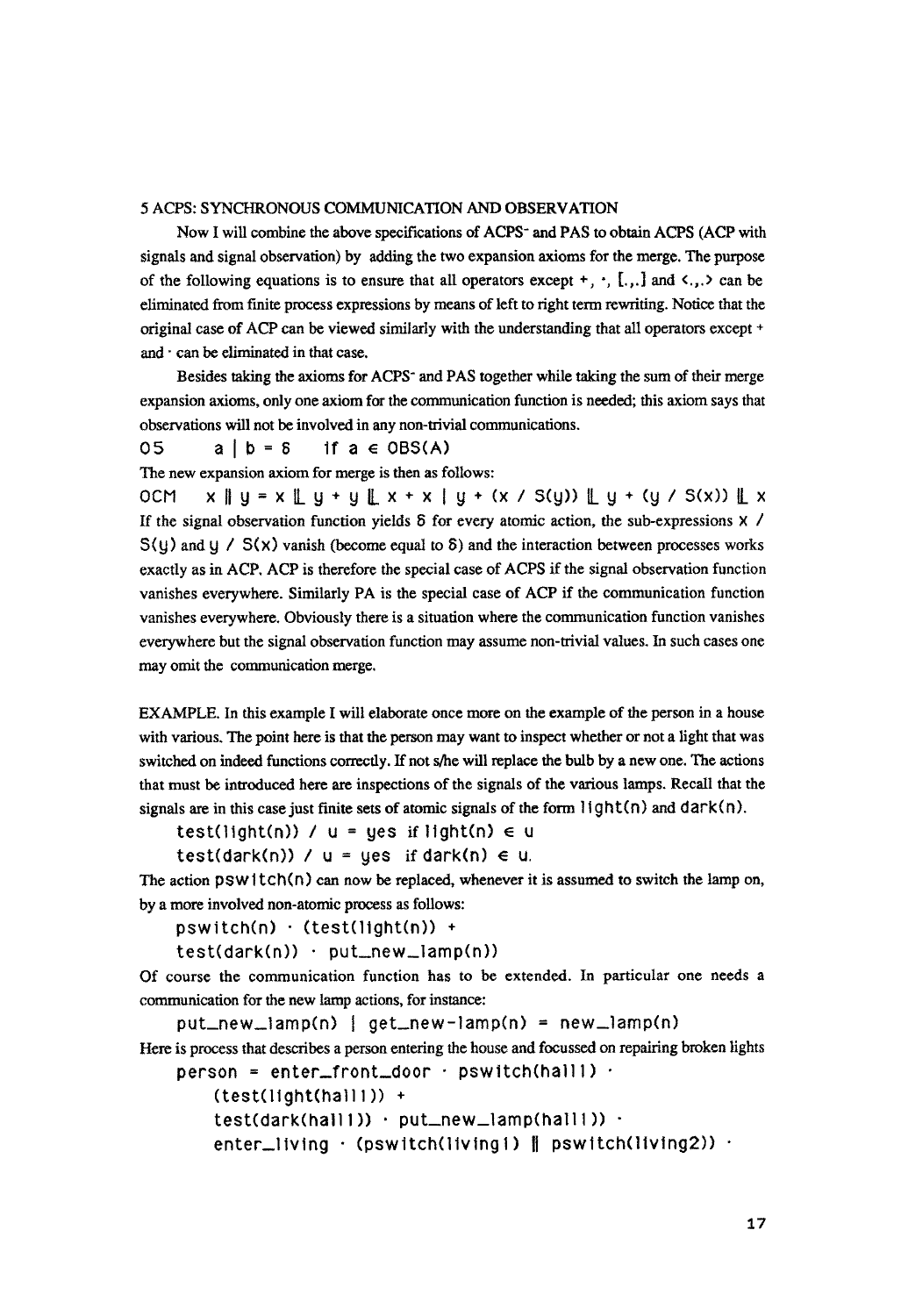```
pswitch(living3) ·
  ((test(light(livingl)) + 
       test(dark(living1)) · put_new_lamp(living1)) ||
   (test(licht(livina2)) +test(dark(Iiving2)) · put_new_lamp(living2)) ||
   (test(light(lying 3)) +test(dark(living3)) • 
put_new_tamp(living3) 
  )- 
enter_kitchen • pswitch(kitchenl) • 
(test(lighth)) + test(dark(n)) - put_new_lamp(n)) -leave_kitchen • pswitch(halll) . enter_living
```
Composing this process person with *I\_(living/kitchenlhatl)* in the system ACPS will indeed produce a process that shows appropriate interaction of the person with its environment. Notice however that there are many different plausible behaviours of the person. There seems to be no universal generic behavior for person even in this very simple case. Obviously other factors that bear no relation to the switching of light influence the behavior of the person, Nevertheless it is a fair hypothesis to assume that the person behaves for some short time as a process. Thus locally (in time) person is a process in the sense of process algebra, but globally a more complex stucturing mechanism is needed. One can imagine, however, that it is possible to formally incorporate in process algebra a small knowledge base which structures the decision taking process of the person.

## 6 DISCUSSION

Given a finite alphabet of atomic actions A provided with a commutative and associative communication function and a finite model of SA the initial algebras of BPAS, PAS and ACPS are process domains for finite processes with signals. Process equivalence in these models corresponds to bisimulation equivalence where it is understood that a bisimulation may only relate a pair of nodes in two process graphs if these carry the same signals (or are both terminal nodes in their respective graphs). It follows that the equations of ACPS can be read without hesitation as an algebraic specification for which the initial algebra semantics is the primary meaning.

Of course there is nothing new in the explicit description of process states, JSD  $[Ja 83]$  is based on processes but state oriented, Wieringa [Wi 88] uses terminology of knowledge representation as well as the state operator of[BB 87] to have a balanced approach to static and dynamic aspects of process descriptions. [Va 86] provides a process algebra semantics of the parallel programming language POOL which shows that ACP is sufficiently powerful to describe the semantics of a substantial imperative programming language. The relevance of signals is not so much that process algebra without signals lacks expressive power but that some systems can be described in a more natural way using signals.

ACPS attempts not primarily to combine processes and data, as it is done for instance in LOTOS ([Br 87]) for the case of CCS or in PSF [MV 88] for the case of ACP. In both cases an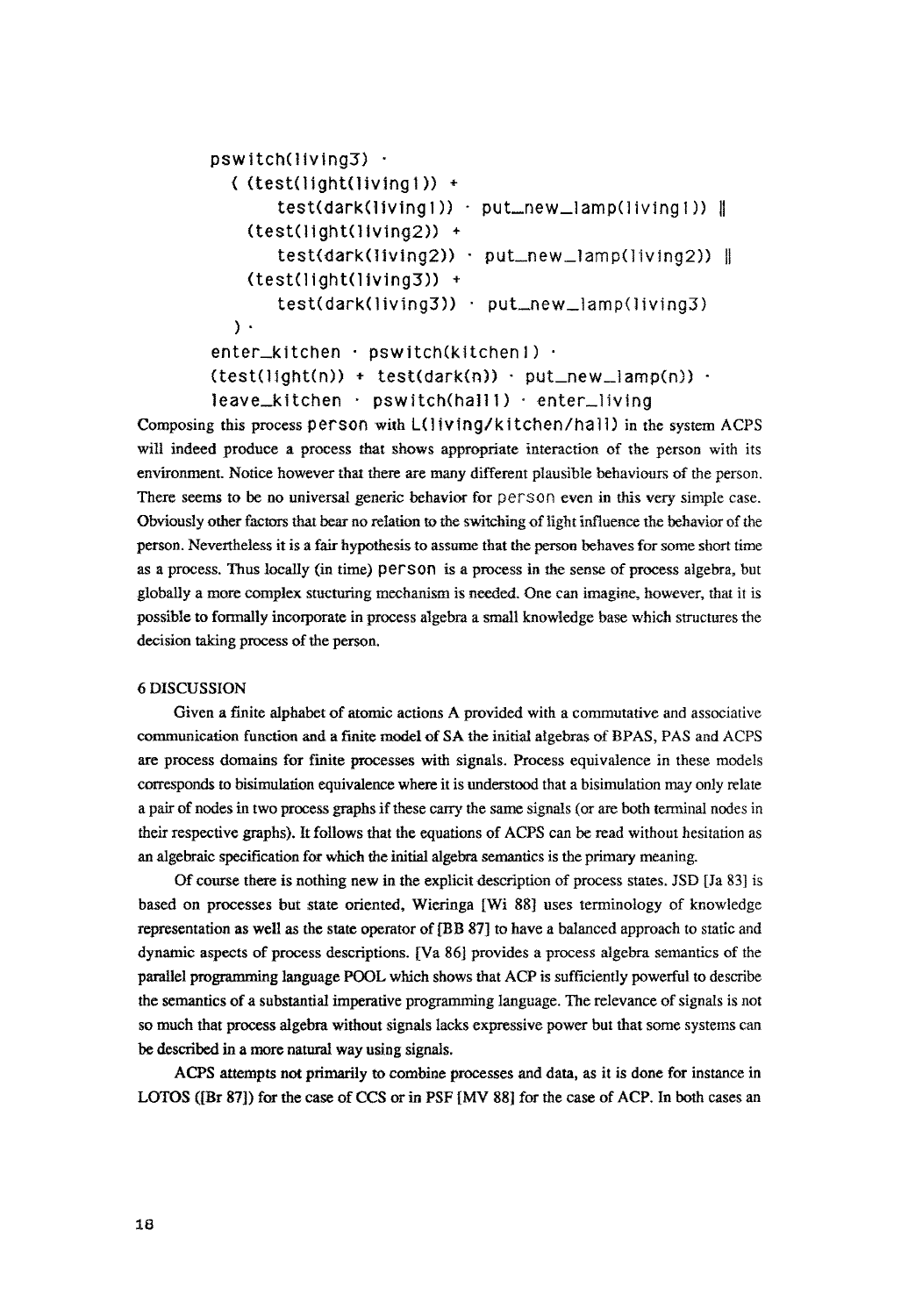integration between a process oriented formalism and a formalism for algebraic data type specification is found but no new process concepts are developed. The use of the data types is mainly in facilitating the recursive def'mition of processes.

Without difficulties an operational semantics with action rules can be given for processes with signals, just as this was done in [vG 86] for ACP. I will collect the transition rules below. Before that I will give a short informal description of the meaning of the operators of ACP. Atomic actions are progams that have the effect of instantaneous events. The alternative composition  $X + Y$  of processes X and Y is some process that can evolve like X or like Y. Nothing is presupposed about the mechanism involved in making the choice between X and Y. The product  $X \cdot Y$  of X and Y is a process that starts with executing X and then proceeds with executing Y. The merge  $X \parallel Y$  executes X and Y in parallel with arbitrary interleaving of atomic actions. The left merge  $X \parallel Y$  is like the merge but now with the constraint that the first action of  $X \parallel Y$  is chosen from X. The communication merge  $X \parallel Y$  is like the merge again but this time with the additional constraint that the first action must be a communication between an action of X and an action of Y. Left merge and communication merge are auxiliary operators used to find an initial algebra specification of merge. Communication at the elvel of individual atomic actions is given by the communication function,  $a \mid b$  is the atomic action that results if atomic actions a and b are performed simultaneously (and therefore in communication). If both actions have nothing to communicate the result of  $\parallel$  is  $\delta$ .  $\delta$  is deadlock, a process which has no alternative to proceed. Notice that in a context  $\delta$  + X alternatives are added and  $\delta$  cannot represent deadlock. To finish the description of ACPS here are the action rules for an operational model for processes with signals.

a  $\rightarrow$ a  $\sqrt{ }$   $\rightarrow$  a  $\sqrt{ }$   $\rightarrow$   $\boxed{u, X}$   $\rightarrow$  a  $\sqrt{ }$  $X \rightarrow a X' \Rightarrow X + Y \rightarrow a X'$   $X \rightarrow a \lor \Rightarrow X + Y \rightarrow a \lor$  $\gamma \rightarrow a \gamma' \rightarrow X + Y \rightarrow a \gamma'$  y-a $\sqrt{2} \rightarrow X + Y \rightarrow a \sqrt{2}$  $X \rightarrow a X' \Rightarrow X \cdot Y \rightarrow a X' \cdot Y$   $X \rightarrow a \sqrt{2} \Rightarrow X \cdot Y \rightarrow a X'$  $X \rightarrow a X' \rightarrow X \parallel Y \rightarrow a X' \parallel Y$   $X \rightarrow a \lor \rightarrow X \parallel Y \rightarrow a Y$  $Y \rightarrow a \ Y' \rightarrow X \parallel Y \rightarrow a \ X \parallel Y'$   $Y \rightarrow a \ \lor \rightarrow X \parallel Y \rightarrow a \ X$  $X \rightarrow a X'$ ,  $Y \rightarrow b Y'$ ,  $a \mid b = c \Rightarrow X \parallel Y \rightarrow c X' \parallel Y'$  $X \rightarrow a \sqrt{y}$   $Y \rightarrow b Y'$ ,  $a \mid b = c \Rightarrow X \parallel Y \rightarrow c Y'$  $X \rightarrow a X', Y \rightarrow b \sqrt{2}$ ,  $a \mid b = c \Rightarrow X \mid Y \rightarrow c X'$  $X \rightarrow a \sqrt{y}$   $Y \rightarrow b \sqrt{z}$  alb=c  $\Rightarrow$   $X \parallel Y \rightarrow C \sqrt{z}$  $X \rightarrow a X'$ ,  $a \notin H \Rightarrow a_H(X) \rightarrow a A_H(X')$   $X \rightarrow a \forall$ ,  $a \notin H \Rightarrow a_H(X) \rightarrow a \forall$  $\langle s | E \rangle \rightarrow a \gamma \Rightarrow \langle X | E \rangle \rightarrow a \gamma$   $\langle s | E \rangle \rightarrow a \sqrt{\Rightarrow} \langle X | E \rangle \rightarrow a \sqrt{\Rightarrow}$ In the two above rules  $\langle X | E \rangle$  is a guarded system of recursion equations that contains the equation  $X = S$ .  $\langle S \rangle$  denotes a process as follows: S is a process expression with free